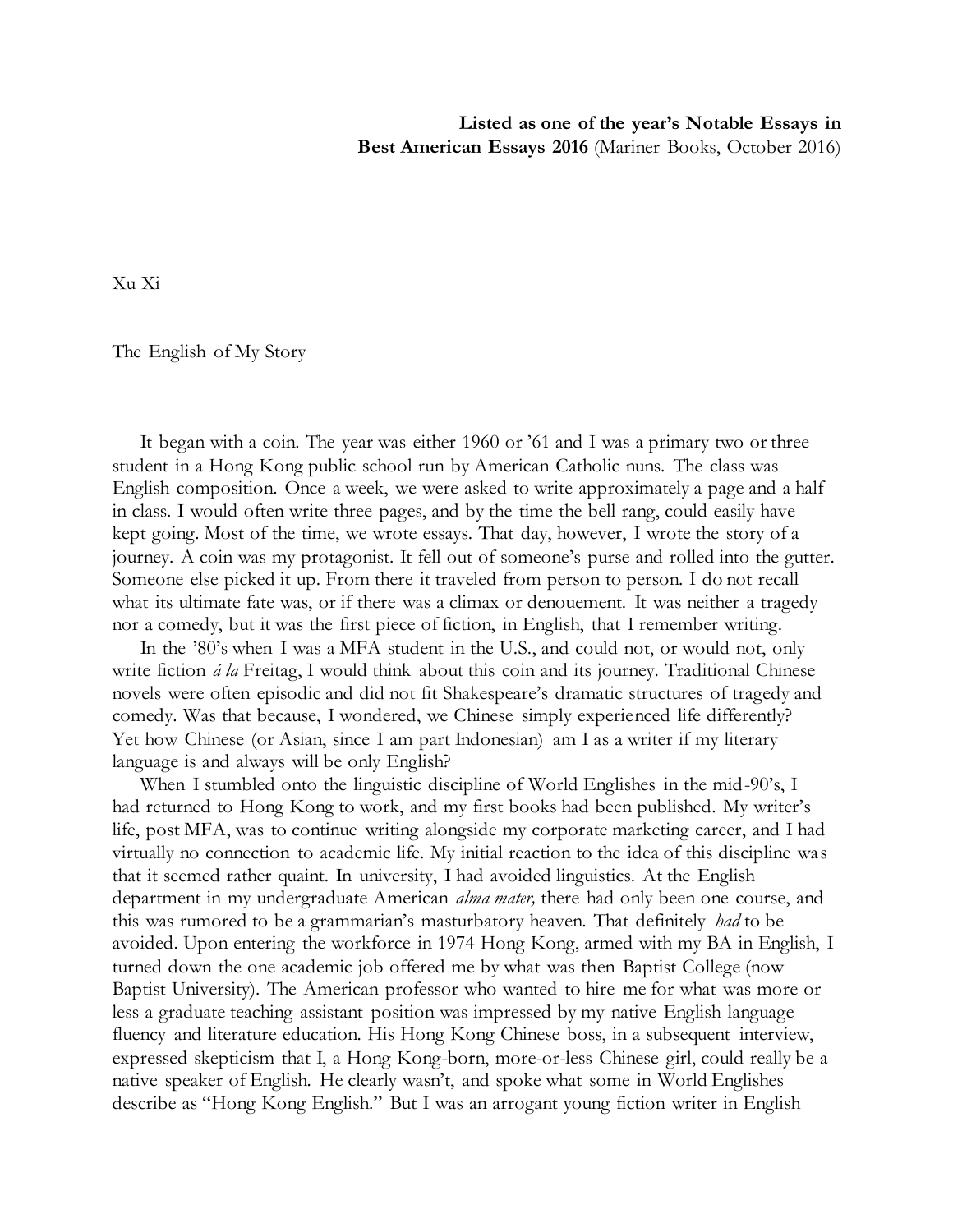(never mind World or Hong Kong English) who hated having to go home after three, gloriously liberating, American collegiate years. His skepticism felt like unfair, and more significantly, ignorant criticism of my very existence. Why, I wondered, should I *kowtow* to a boss whose English was "lesser" than mine in what was supposedly an English medium academic institution? Besides, did I *really* want to have to spend half my time correcting second language errors? There was nothing offered that remotely resembled the creative writing workshops I had taken in the U.S., which boded ill for the teaching assignments available. When I declined the job offer, it was my fuck-you to Hong Kong academia in favor of the international English language world where I would take my chances as a writer.

The rest, you might say, is my kind of mongrel history because I did become a Hong Kong writer in English. At least, that is one of the identities I am willing to own today, alongside my mixed-race Asian, American, Asian-American, Global writer identities. In what Aristotle might consider a reversal of fortune, I have ended up at the academy I once eschewed, back "home" again in Hong Kong as of 2010. In fact, City University is just up the road from Baptist University and my mission, since I chose to accept it, was to try to position City University on some kind of literary map. Which is how an "Asian MFA in English creative writing," as the program I founded and direct is sometimes referred to, came into being.

Yet when I'm asked to describe myself, the default answer is: *I'm a writer. I happen to write in English.*

What does it really mean to be a writer in English today, especially in the literary sphere, if Asia and Hong Kong color almost all your work and life? Despite the quaintness I once ascribed to World Englishes, the notion of English as a plural forced me to consider my life's work in a new light.

As a child, I despaired at my linguistic fate of being born in Hong Kong to *wah kiu* Indonesian parents who made English our (the children's) mother tongue. On the one hand, this early, near-native English fluency assisted an entrée to the elite world of our British colony. It also eased my passage into a later American life, allowing me to abandon an Indonesian nationality that seemed at odds with who I was (my parents purposely did not teach us Indonesian, believing that English and Cantonese were more than enough). On the other hand, despite a near-native Cantonese fluency, I am only semi-literate in Chinese, and, more significantly, only semi-acculturated into local Hong Kong culture. I never watched Cantonese television or movies as a child, did not have much of an extended family with whom to celebrate major Chinese holidays, seldom even ate Cantonese food until I was an adult, and, by primary five, had flunked out of Chinese. It was hellish sitting in Chinese class and only half understanding what the teacher said. My parents were not fluent in Cantonese (my mother is virtually illiterate in Chinese and while my father was very literate, his dialect was Mandarin, which he preferred over Cantonese), but my classmates were mostly native Cantonese speakers and we were taught Chinese based on that assumption and reality. Meanwhile, I aced English, while many of my classmates struggled, but was studying it as a second language. I had more in common with and mostly befriended the other "foreign" locals – the Portuguese, Indian, Eurasian or odd British, American or European girl who ended up at my school. They all spoke English, or some version of it. It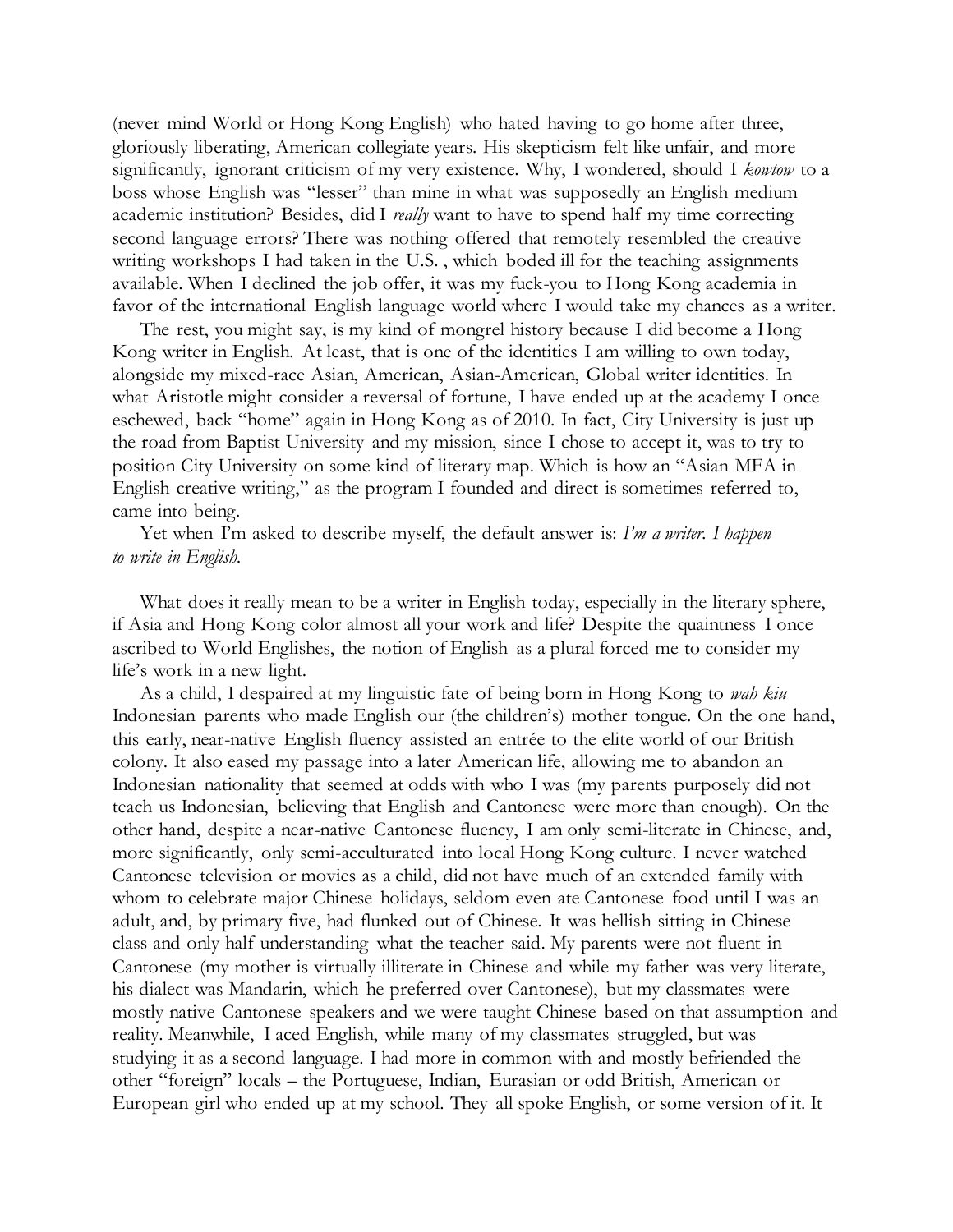was a relief to abandon Chinese in primary five and join the non-Chinese "study group" for advanced English classes and later, in secondary school, to take French as our second language. Yet when I finally arrived in the U.S. as an undergraduate, I realized I knew less English than I thought I did, and did not fully appreciate the distinction between British and American English or literatures (or grammar, spelling and syntax for that matter).

For years, I believed that the only way I could be a writer successfully was to remain in the U.S., and specifically, New York City to which I moved in 1986 and where I felt, and still feel, very much at home. By then, I had obtained an MFA from a good program, mastered or at least was sufficiently conversant in American English—its literature, grammar, syntax and punctuation as well as American slang, baseball English, copyediting and publishing conventions—had published a few short stories, and landed a literary agent on Fifth Avenue. Asian-American fiction was making its way into mainstream literature and my prospects looked good. Besides, New York felt like *the* city to live in as a writer of mongrel origins.

I had even studied Mandarin-Putonghua in recognition of China's growing importance, and improved my Chinese literacy enough to read contemporary Chinese fiction and newspapers slowly, with a dictionary close by. It was a no-brainer doing this in the U.S.—all the other students were English native speakers, in contrast to my Chinese education as a child. I had found a way to flip around my linguistic dilemma: no longer was I surrounded by non-English speakers and I could now learn Chinese, angst-free. This was as close to Paradise as it got. The problem with Eden, however, if you are in the West, is that you're predestined to lose it. Had Milton been Chinese, *Paradise Regained* might have been hailed as the masterpiece instead of his other book, but that's a different tragi-comedy. Mine was economic. In the early 90's, New York was crashing while Asia was rising. A writer still must eat until her royalties catch up with her life, and the jobs to be had were more lucrative in Hong Kong. So I ended up, once again, back "home" and became that "Hong Kong English writer."

This created new complications. Even though I drew upon my Hong Kong and Asian world for my fiction, when I lived in America, distance allowed a perspective that disappeared as soon as I returned. Now, I was no longer reliant on memory, or primarily inclined to an investigation of the past. Instead, I was thrust back into a present tense mode of observation, most of all, linguistically. When I returned to Hong Kong in '92, I had lived away for eleven years and had only visited briefly twice, mainly to see my parents. Yet my Cantonese returned with a vengeance, in part because my corporate marketing job required constant use, and also because it is a close second as my "mother tongue." Eventually it eclipsed my Putonghua entirely, and the more-or-less "correct" accent my Beijing language instructor once praised gave way to one that immediately identifies me as Hong Kong the moment I open my mouth on the Mainland (Taiwan is a tad more forgiving). Yet what I was prized for, as a U.S. multinational corporate employee, was my fluency in American English. It didn't hurt that I also understood and liked baseball.

When my first book was published in 1994, it was reasonably well reviewed and sold out quickly, mostly because, I suspect, it was a curiosity in Asia—this Hong Kong family story that was not just another pot-boiler thriller by an expatriate writer—and because of its controversial sexual content, about an incest between a brother and sister. There were no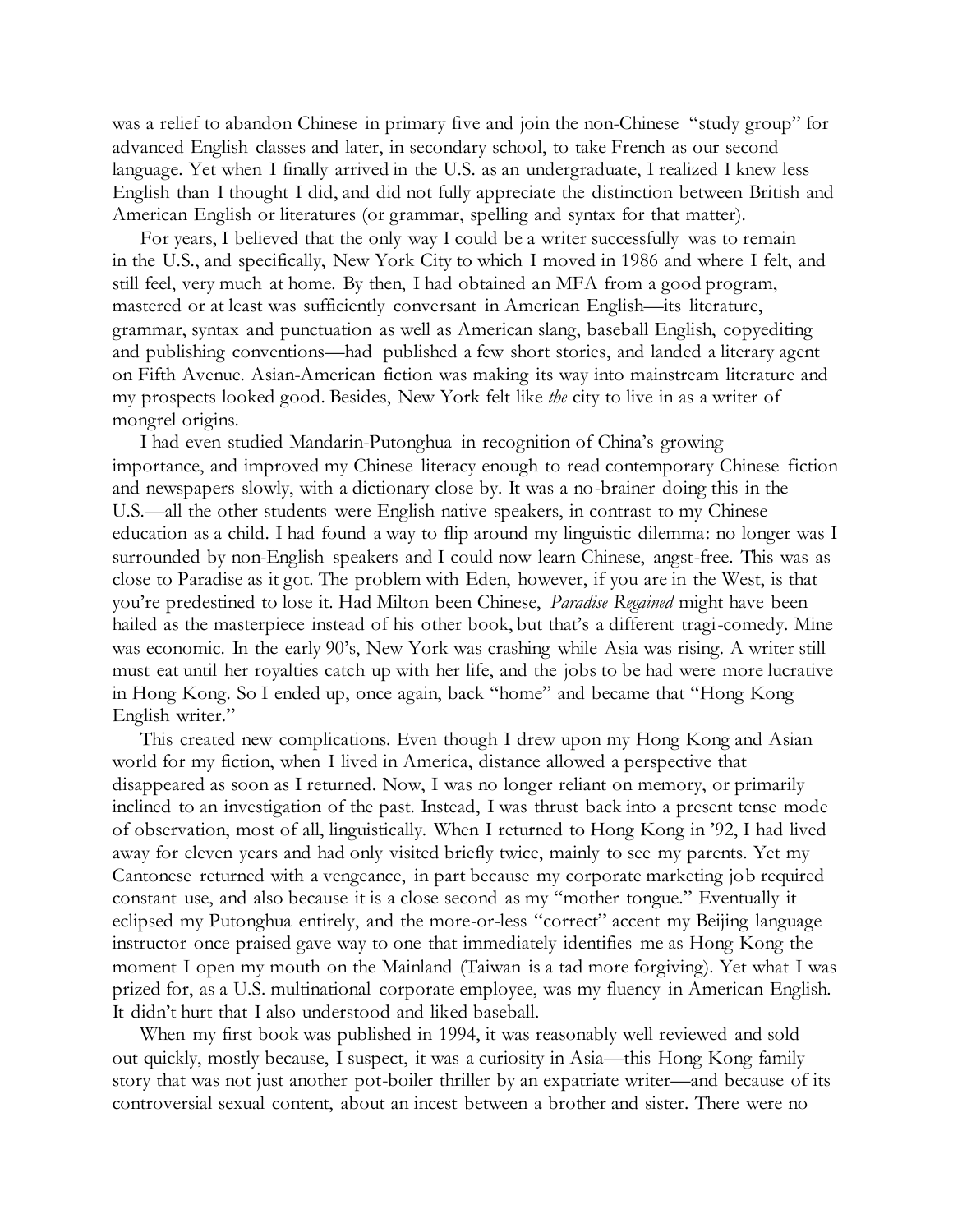Hong Kong writers in English who could claim (or wanted to claim) to be local; admittedly even I did not always call myself a local writer. The few other Chinese-English writers I met whose experience somewhat paralleled mine were all poets, most notably Louise Ho and Agnes Lam. The fiction writers were mostly expatriates, albeit some long time ones, but many spoke little or virtually no Cantonese although some were fluent in Mandarin. The identity conferred upon me as a "Hong Kong Chinese writer" felt odd at first, because it did not seem real. This was further complicated by my English byline and name, which, at the time, was my married surname Chako, a made-up name my ex and I legally adopted by combining the first syllables of both our last names. In the U.S., I had used it as a byline for all my published work and it never once raised an eyebrow. In Hong Kong, more than eyebrows were raised. Blood pressures soared over this "Indian" author who had the temerity to write a Chinese story, the subtext being "What gives *her* that right?" There is a Keralan surname that is similar, which I've seen rendered as Chakho or Chako. I even received fan mail from Keralans wondering if I were a distant relative.

In addition, whenever I gave readings in Hong Kong or elsewhere in Asia, the inevitable-to-the-point-of-*ad nauseum* question from some Chinese member of the audience always was *Why* won't *you write in Chinese?* The tone was accusatory, and, sometimes, quite hostile. Even when I answered, truthfully, that my Chinese was simply not good enough for me to do so, this was met with further skepticism, and, in a few extreme cases, further questioning of my origins and "right" to pen a local Hong Kong story. In the West, the same question was mostly curious, as there was already a growing Asian hyphenated literature in English by the diaspora. The answer about the "who of me" would usually satisfy the questioner, especially in the U.S., which is after all a country of immigrants.

This identity-centric audience response was what prompted my then-publisher to suggest I adopt my Chinese name as a byline, and thus, with my second book, "Xu Xi" was born (or rather, re-born), a shortened form of the Mandarin Chinese name (Xu Su Xi—許

素 細) conferred on me at birth by my father. It is not, however, my legal name, which creates other complications, but that problem of identity for a writer who must function in the nonliterary world is a story for another time and place.

Initially, it astonished me that name, race and language could create such an issue for me as a writer in Asia. The Hong Kong I grew up in was, admittedly, a rather parochial, insular, even Cantonese-xenophobic culture, but surely, I thought, these English speakersreaders of fiction were more cosmopolitan than that? Yet I am reminded of the Chinese-American woman I met in New York in the mid 80's at a management training seminar. We were the only two Asians there and struck up a conversation. She was originally from Taiwan and had lived in the U.S. for over 30 years. I had recently immigrated, and spent my earlier adult life in the '70's living and working in Hong Kong and Asia, and had only just become a U.S. citizen. In myriad ways, I was still far more connected to Chinese Asia than she was, at least in terms of recent life experience. She spoke fluent English with what was clearly a Taiwan Chinese accent and was surprised that I spoke with such American English fluency. I spoke of my mixed background, said that I was married to a Caucasian American. Her startling conclusion, leveled at me with an unbecoming hostility: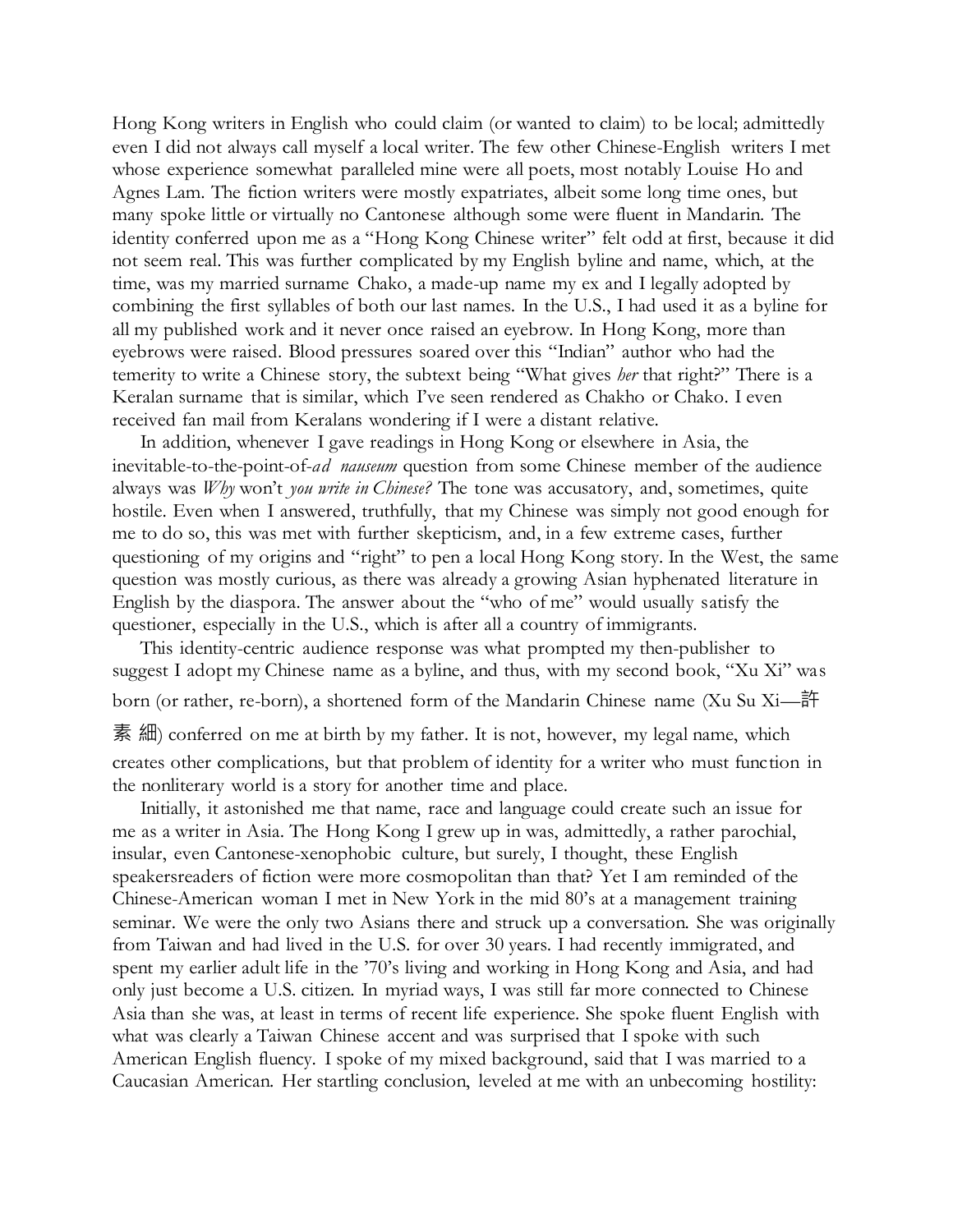*Well you're not a* real *Chinese after all.* Such a disturbing example of my ethnic tribe! Here was a relatively successful executive living and working in the U.S., her adopted country where she obviously "belonged," who was no longer Taiwanese, never mind Chinese, if passport and country of residence are determiners of identity. Yet upon meeting a fellow Chinese, or at least a part-Chinese, her first instinct was to judge my Chinese-ness harshly because of my lack of racial purity and American-English language fluency. I avoided her unenlightened superiority for the rest of the two-day seminar.

What did it mean to be a "Hong Kong Chinese writer in English"? Could such a being really exist?

World Englishes, with its theory of the expanding circles of English, describes a linguistic phenomenon that is a reality today. The term *lingua franca* is applicable to English in the international business and professional world, whether you're in Asia or Europe. Even the European Union adopts English, rather than French, the former *lingua franca* of Europe, for its proceedings. And ASEAN probably couldn't function if its members couldn't default to English. Certainly, in academic disciplines, most recognized scholarship is written and published in English. In 2013 Hong Kong, Mainland Chinese sometimes resort to English to communicate with Hong Kong Chinese who are less comfortable in Putonghua than in English.

But literary work is another matter.

Wang Ping, a U.S.-based English language fiction writer who is originally from the Mainland, and who writes poetry in Chinese and English, describes the dismissive attitude of a prominent American literary critic who believed that poetry could only be written in one's mother tongue (fiction or essays apparently, could be written in "English as a second language," or so she pronounced). In her provocative and thoughtful essay, "Writing in Two Tongues," Wang says of writing in her adopted tongue:

I write in English, and Chinese always runs as the undercurrent in the process. The two tongues gnash and tear, often at each other's throat, but they feed on each other, expand, intensify and promote each other. They keep me on my toes, opening new doors and taking me to places I'd never have imagined otherwise . . . After twenty years in America, my English is still broken, full of holes, and I have fallen through them many times. But I've learned to fall with grace, and turned each fall into an adventure. One never knows what lies at the bottom, what world awaits us when we come through the other end. That's the beauty of language and poetry: to see the invisible, to reach the unknown through our gracious fumble and tumble.

Further in the same essay, she goes on to say that "a poem must tear away from the mother tongue's zealous cling," and that "a second language gives us new eyes and tools." She concludes with this thought: "Poetry may indeed belong to the mother tongue, but it also belongs to the heart that no logic or rules can bind, to the myth of life that sings with multiple voices." Her belief that literary expression can and does have "multiple voices" resonates for a mongrel writer like myself, and gives credence to this very idea of "World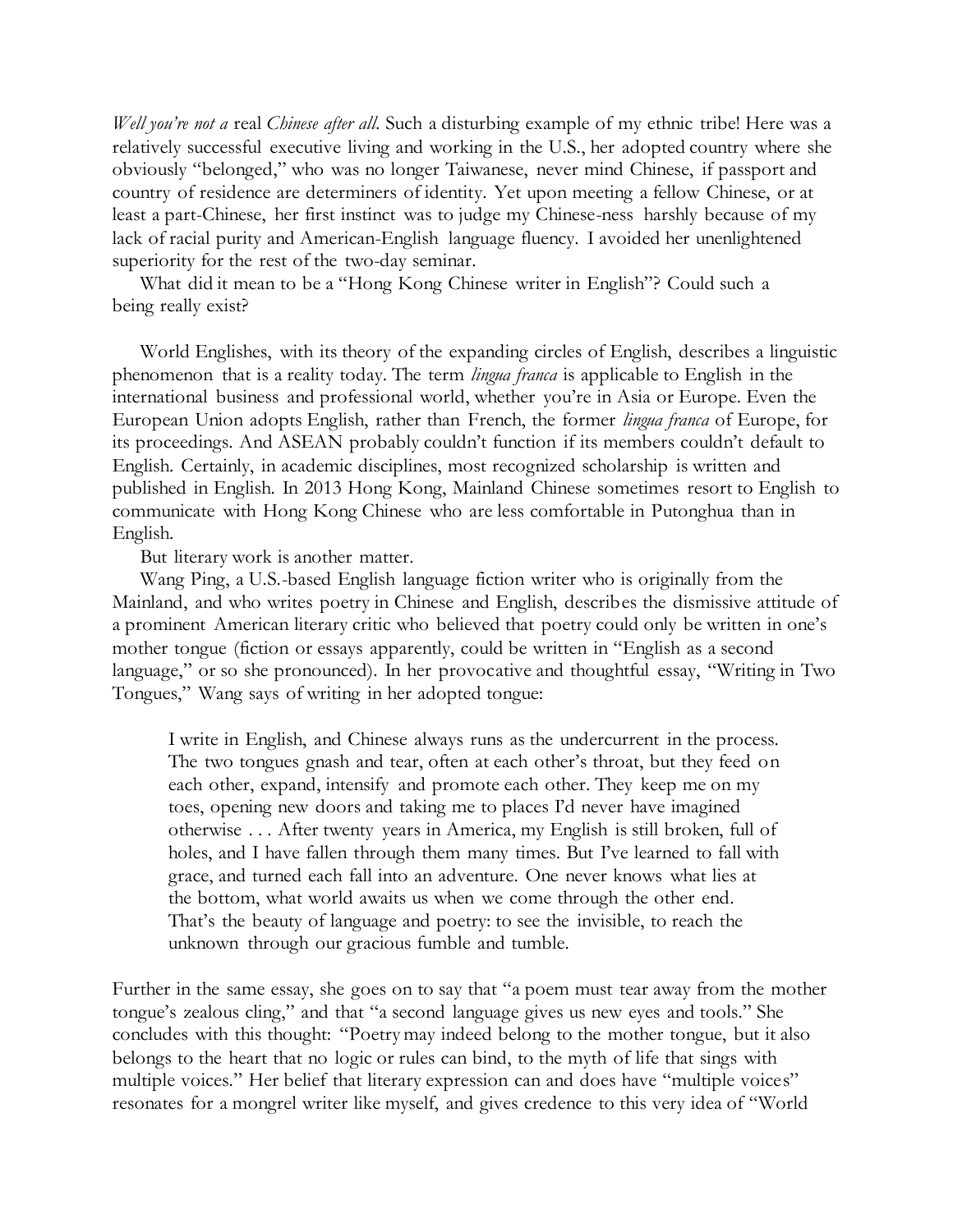Englishes." Strictly speaking, I do not write (or speak) "Hong Kong English" or even "Chinese English," nor do I think at all in scholarly linguistic terms about the language when I write. But in trying to find the right voice for my kind of fiction, the notion that multiple Englishes exist as legitimate (or at least recognized) forms of the language is useful. Writing, after all, truly is a series of fumbles through a maze, and language the means to bumble our way through.

Some of this search for the right literary voice was informed by my peculiar auditory, rather than linguistic, sensitivity. As a rule, I do not learn foreign languages easily. I struggle with pronunciation, cannot remember enough vocabulary, hate the study of grammar and rules and have a hard time learning to hear any foreign language (this was true for Putonghua and French, my only two other languages, marginally). My two sisters, whose linguistic and Hong Kong educational backgrounds mirror mine, have a much easier time. One can learn to read almost any language with relative ease (Sanskrit, French and German are among her languages) while the other can learn to speak pretty much any language she has to (Bahasa, Putonghua, German and French are among her other languages and she can learn tourist catch phrases easily in any language). My only brother (who had the same Hong Kong upbringing) and I are the language duds, and are relieved we can handle English and just enough Cantonese. My brother is, however, a composer and professional singer and musician, and, when it comes to librettos and lyrics, he can mimic anything he must (Italian, French or German for opera or Latin for religious hymns). I am an amateur pianist and avid jazz fan. Over the years, my ear has become attuned to chord changes and I can readily hear the melody behind jazz improvisations. I also have an absurd memory recall for lyrics, especially from the American Songbook of the twenties to the sixties, far better than for poetry of the same era. Likewise, I can hear and comprehend most Englishes, regardless of the speaker's accent, mother tongue or in whatever position it belongs on the World Englishes' linguistic circle. In Hong Kong, this is further compounded by my knowledge of Cantonese, as I can hear Cantonese phrases in English (and oftentimes, the absurdity of a literal translation) as well as the oddly non-Chinese perspective of standard English as it functions in a predominantly Chinese society. The "code switching" that many Hong Kong Chinese engage in, with both English and Putonghua, falls into the range of my auditory sensitivity. As a result, I instinctively eavesdrop on conversations in this city that are carried on in English, Chinese and Canto-lish.

Which is a reason why, I've realized, dialogue in fiction was never much of a problem for me. However, what I *didn't* realize, until an editor pointed it out, was how *much* I wrote in between the silence of communication, as, for example, when two people are speaking on the phone, or by email, or in person in terms of what they leave unsaid. Hong Kong became the petri dish for my study of the global culture that most interested me for fiction. Here was a city where two languages must co-exist, but where cultural and linguistic confluence did not necessarily occur; Hong Kong is significantly *less* bi-lingual (or trilingual) than the government pretends it is. Hence the need to tell story of the life in between, in that "crack in space," as I have elsewhere deliberately mistranslated the "gap" of the subway announcement in Cantonese (空 隙). In particular, when my characters are speaking in English but thinking in Chinese, or speaking in Chinese that I represent in English on the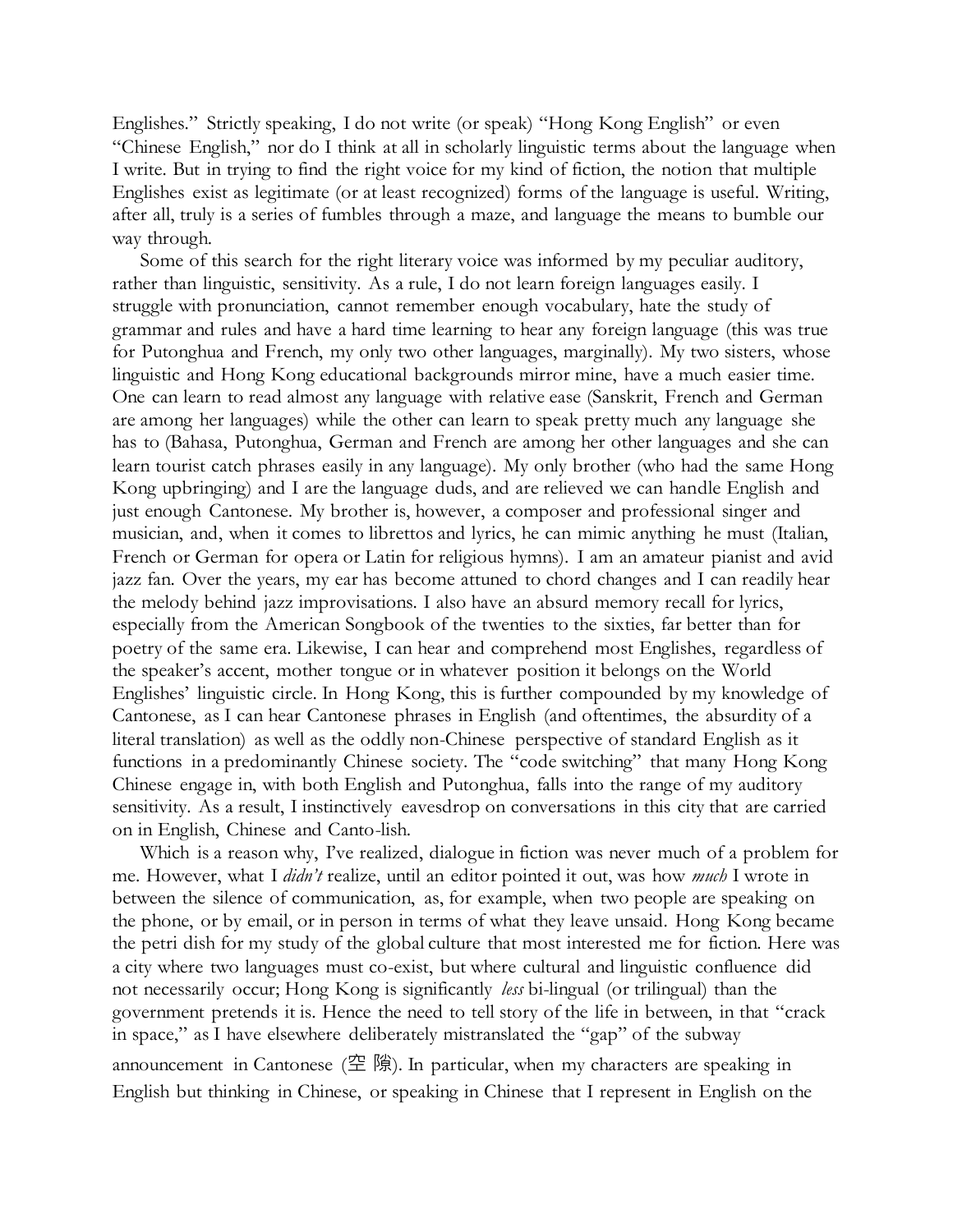page, I discovered that word choice or syntax can often embrace Chinese expressions, grammar or syntax. It was a bumbling along, fumbling through the dark at first, with few literary examples to draw upon. Maxine Hong Kingston had given us that wonderful Chinese-English term, "talk-story" (講 故 事), turning the noun into a complex verb form, and Timothy Mo "sour sweet" to echo the Cantonese dish, while Hong Kong offered Canto-lish words such as dimsum. Yet all this was still something of a curiosity, almost a kind of pidgin. For one thing, Kingston only speaks rudimentary Cantonese, and the Eurasian Mo hardly any Chinese at all, as is the case for many of the early Chinese hyphenated writers in the West. Even Mo, who did spend part of his childhood in Hong Kong, does not necessarily identify himself as a Hong Kong writer.

In fact, not till I began a search backwards in time, partially as research for an anthology of Hong Kong writing in English, did I begin to identify with and learn from an earlier diaspora of Chinese and Hong Kong writers in the West who consciously asserted an English-Chinese or Chinese-English language, and, more usefully, a trans-lingual or transcultural sensibility. Two of the more notable examples include Lin Yutang (*The Importance of Living)* and C.Y. Lee *(The Flower Drum Song).* While Lin remains an influential thinker today, mostly because of his scholarship, philosophical writings and work in translation as opposed to his fiction, much of Lee's work is out of print. *The Flower Drum Song* was reissued when playwright David Henry Hwang revived the musical based on that novel, but Lee's other novels are virtually unknown. What intrigued me about both these writers, but especially Lee, was how naturally they were able to render an entirely Chinese world in English. By contrast, Pearl Buck rendered China's rural world in English (she knew Mandarin), but she uses a kind of formality in her English that is meant to represent Chinese speech and thought patterns. While Buck was honored, rightfully in my opinion, for opening up the then-closed world of China to the West through literature, she was also mercilessly lampooned by American critics and writers, including the Algonquin Round Table writer Robert Benchley, who began one of his satiric pieces with the line *It was the birthday of Wang the Gong.* The point is, both Lin and Lee were completely bi-lingual, and their very fluent English literary works seem linguistically and culturally prescient in retrospect. Today, Buck has benefitted from the growing interest in China as new editions of her work have appeared in recent years. Today, it is not that unusual to encounter TCK's (third culture kids) of multiple mixtures, writing in English, thinking in Chinese (and other languages simultaneously), living between Hong Kong and everywhere else in the Anglophone, and even the non-Anglophone world. These creative writers are among my MFA students. One hails from Venezuela, and his Spanish is on par with his Cantonese and English, and another is an American in Taiwan who has learned Chinese well enough to write YA fiction in Chinese. Their accents are equally as diverse.

Which perhaps means that this "world's English" (as opposed to World Englishes) that we writers share, might be turning into a kind of global literary language that will "feed on . . . expand and promote" a host of other languages, including Chinese. But even as recently as the mid to late '90's, when I was trying to find a literary language that would serve both what I could hear and observe in Hong Kong for fiction, it proved to be an isolating experience.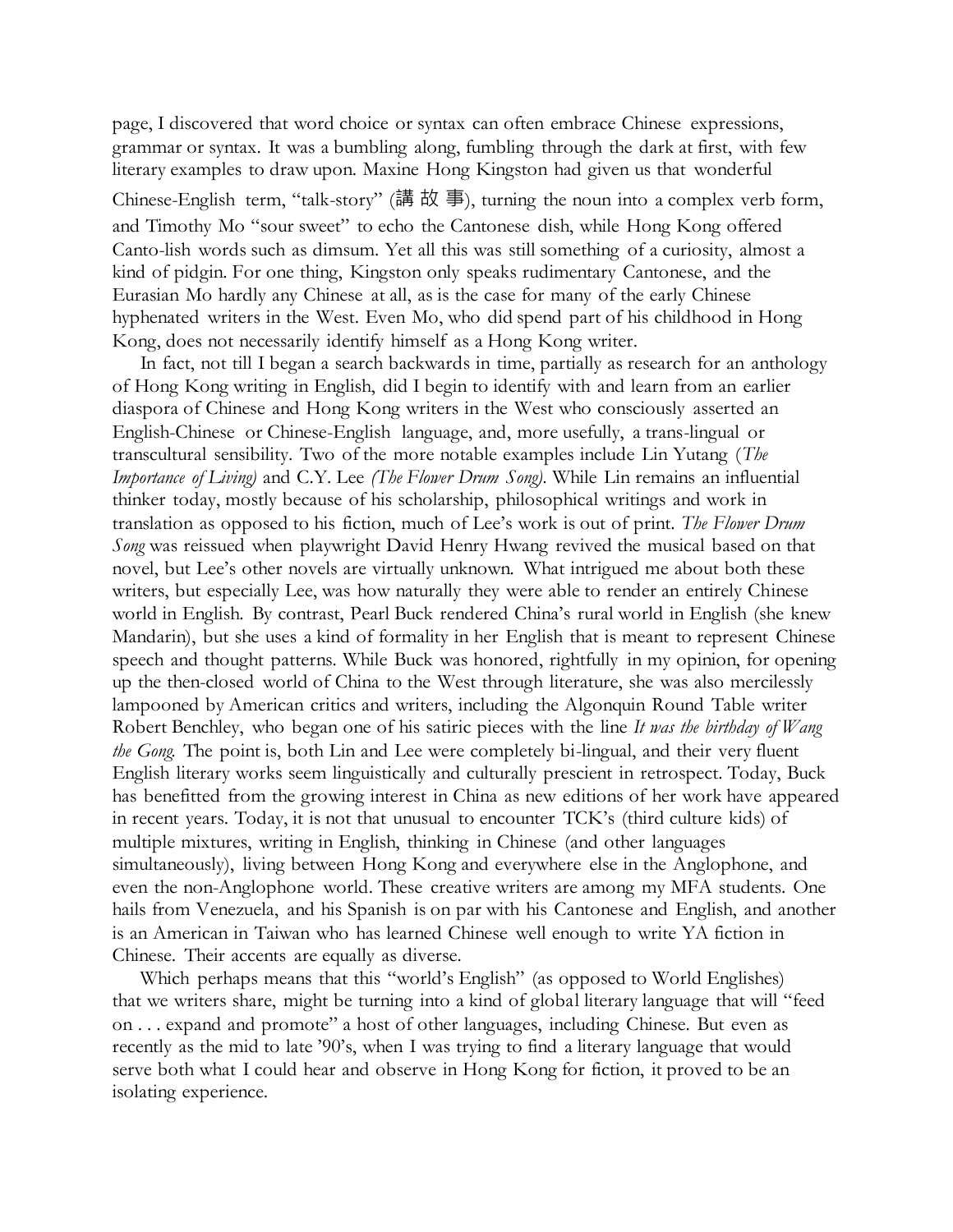Hong Kong English did not really exist according to some in this discipline of World Englishes. Moreover (a word I find a curious hangover from colonial Hong Kong, articulated with a pronounced and distinctive attitude), it certainly wasn't enough of a language to justify anything that might be termed "literature*.*" Writing out of Hong Kong in English was not comparable to India and the Philippines, nor for that matter, to Malaysia and Singapore. There simply wasn't a sufficient body of evidence, meaning published literature. Furthermore (also uttered with a distinctive, colonial-Hong Kong Chinese flair, perhaps under a horsehair wig), it was implied, how good could such writing be if it wasn't published in London or—and this somewhat grudgingly acknowledged since we were still in colonial times back then—New York? What was left unsaid in Hong Kong was just as noisy as what was suggested with a polite sneer, especially in the academy. Over the years, this made my ongoing presence as a writer around the city problematic. I could be acknowledged as a writer because I came with credentials from the U.S. and had published work abroad. My English was mother tongue enough to make me "foreign" and therefore acceptable as an English language writer. Yet here I was, wandering around the city, being this thing, a *local* writer who cared about making the languages and experiences of the world I came from and lived in an integral part of my work. I could not be accused of parachuting in for my fiction as yet another foreign writer (thereby opening my novel with that dramatic, but clichéd, landing at the old Kai Tak airport that every travel writer knows). At the same time, I had been perched at Kai Tak since I was a child, sending my father off on business trips and later, sending myself off on numerous trips to here, there and everywhere. Hence my uncertainty at believing I could possibly be, for real, a "Hong Kong writer in English." Perhaps I was a fictional character, escaping from one of my own novels, pretending to be an author. Perhaps even my royalty checks were like the fake money burnt in Hong Kong for the dead, and would disappear in smoke when my back was turned. Perhaps I was really still a writer living in New York, and my monkey avatar had journeyed to the East in search of these secular manuscripts that were being passed off as my fiction.

Perhaps even publishing under "Xu Xi" as a byline was more of a fiction than even I knew. An Hong Kong-Cantonese, Anglophone literature professor at one of the local universities asked me why I chose to use such a "strange pen name" (referring to, I suspect, its odd Cantonese sound and feeling). She was rather too startled for comfort when I told her it was my actual name. If even such an eminent intellectual was confounded by my writerly self, perhaps the problem was with that very self? Likewise, I've lost count of the number of times that Hong Kong "belongers" assume (or mis-remember) that I am from the city—*Aren't you born in Indonesia,* they ask—despite the fact that most of the publicly available biographical information about me (including the information I'm asked to supply) states this clearly (remarkably, they have no problem recalling that I attended Maryknoll Convent, an elite girl's school). This has occurred so many times, especially in the local academy when I'm introduced as a speaker, or when a bio to be printed is sent to me for a final review, or when I'm interviewed by a local Hong Kong Chinese journalist, that it can't be merely coincidence. The same error hardly ever occurs when I speak to university audiences or the media abroad. In Indonesia or Singapore, for example, my Southeast Asian family heritage is of interest to journalists but they make no mistake about my being from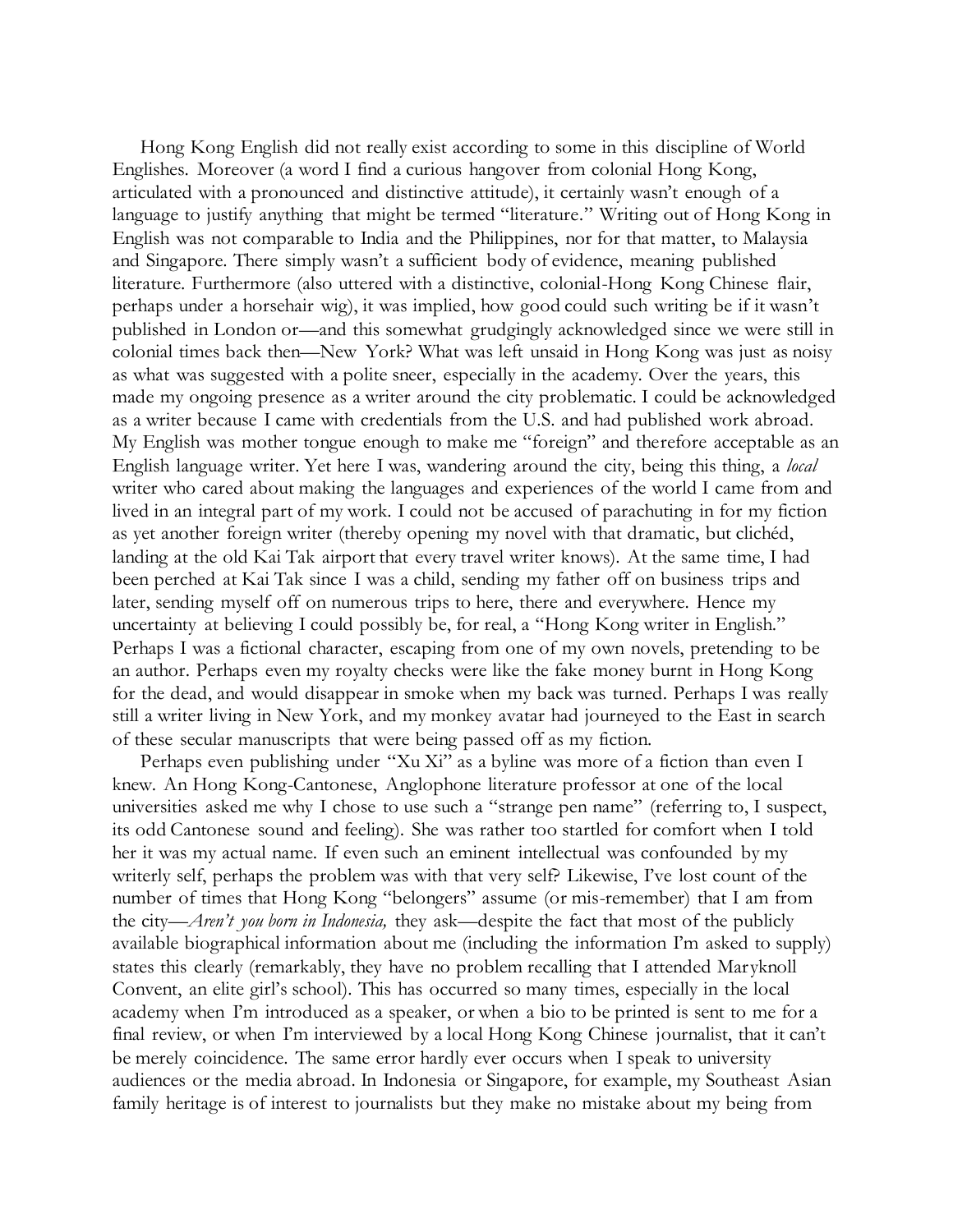Hong Kong. In fact, one scholar who has written about my work was asked not to include me in a locally published book about Chinese-Americans in Hong Kong as I was "not really Chinese," which is emblematic of the problem of my role as a writer from these shores. It puzzles me because there are more people like me than not from Hong Kong, with passports of Western nations, lives and homes in one or more countries, with fluency in English and Chinese that is significantly more bilingual than mine. Some even have mixed Asian backgrounds. Yet in Hong Kong, despite my long association with the city, my writer's "face" can feel more mask than real.

My novel *Hong Kong Rose* would have been quite a different book if I had remained in the U.S.. Released in 1997, it was begun in New York shortly before I moved back to Hong Kong in '92. The story of two sisters, Rose and Regina Kho, who go to the U.S. for college is set mostly in Hong Kong with the protagonist Rose as the one who returns home to live. An earlier draft was titled *Red Glare* (echoing the lyrics of the American national anthem)*,* and the protagonist was Regina, who remains illegally in the U.S. The published novel details Rose's marriage to her Eurasian high school boyfriend, a marriage that gives her access to upper class Hong Kong society. It turns into a highly compromised situation, however, when she realizes her husband is gay, or at least bi-sexual, and she ends up in an affair with an American lover. Yet she chooses, in the end, to remain in this curious marriage of convenience which seems to fit Rose's sense of who she is fated to be.

This remains my best selling and most popular book, especially in Hong Kong; certainly, it is the one that is most widely taught and written about by local scholars. Yet it is the book I identify the least with, and, despite a superficial similarity to my background (a Chinese-Indonesian family, college in the U.S., Rose working for a Hong Kong airline), it is not really autobiographical (the way most of my fiction is not). Part of my detachment from this book has to do with what I think of as a Hong Kong sensibility of compromise, one that masquerades as courage or the right way to live. When the book was first published, I described it as a novel about courage, cowardice and compromise. Yet what I suspect, rightly or wrongly, is that its popularity in Hong Kong has something to do with a local cultural desire to read compromise as a virtue, ignoring the cowardice of the protagonist's character and choices in life.

I do not think Hong Kong is necessarily only about compromise, but it is a dominant sensibility in the way the city functions, and is a noticeable characteristic of local Cantonese social interaction, in particular the interaction with Westerners. This latter condition is often what I write about. But just as some scholars continue to insist that "Hong Kong English" does not (or perhaps they mean *should* not) exist, some of my local readers are comforted by and drawn to a protagonist fated to make a compromise that might appear untenable or even completely ridiculous and laughable from other perspectives. Like all authors, I of course have no control over how any reader responds to my work. What I do know is that the English of my story is all about *not* exerting too much control, in order that my literary language may flow naturally in and out of the worlds it must render in fiction.

Hong Kong writing in English is still only a minor literature and most probably always will be. In fact, now that we are geographically back in China again, as opposed to hovering on our precarious perch as an outpost of Britain, the probability that local literature in